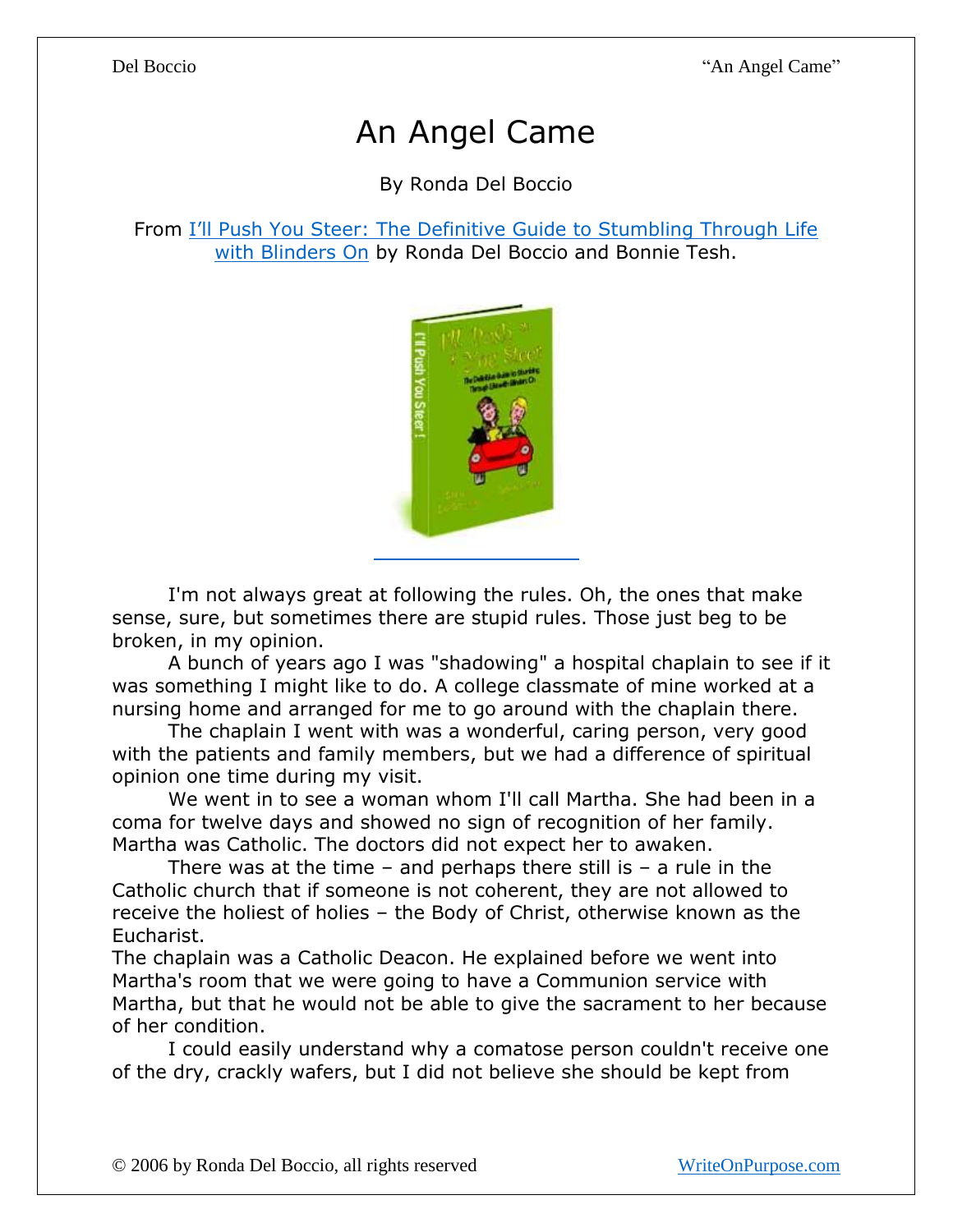receiving the wine that represents Christ's blood. Who needs to feel the presence of the Lord more than someone who is desperately ill?

If a Catholic cannot take the wafer, the minister uses a special dropper to administer the wine on their tongue. Surely she could partake this way. I asked, "You can't even put a drop of the wine on her tongue?"

"She can't understand that she is receiving Holy Communion."

"How do you know she can't understand?"

I could feel what my Italian family would call "the evil eye" on me – figuratively speaking, of course -- from the Deacon. He argued that she couldn't talk and wasn't coherent, so she "obviously" wouldn't know what she had in her mouth.

"That just means she can't express herself. How can you, or any human, know for certain that she does not understand?"

He started off his next phase of the argument with, "The Church doctrine says…"

"She is over ninety years old and has been Catholic her whole life. Don't you think it would mean something to her to receive the Sacrament?"

"I'm sure it would mean a lot, if she knew she was receiving it. But I can't give it to her."

I'm very intuitive, and I could feel that Martha was much more than an empty shell. I could feel her presence in the room, even though she was unable to express herself in a way people could comprehend.

I guess I shouldn't have expected the Deacon to think outside the Catholic box. I know that people who appear to be incoherent often know what is happening around them; they just can't tell you that they know.

I recently heard disability activist Sherry Watson say that one of the most frustrating things for her when she was recovering is that she could hear and understand, but not talk, and people kept talking around her, as if she wasn't even in the room.

At the time of my visit with Martha, I did not have that information, but I thought, Who are we imperfect humans to know what another person understands when we so often don't even know our own mind?

It doesn't matter whether we're talking about Catholicism or any other spiritual path, all religion is a human contrivance. At its best, it is a way for us to feel a connection to that greater power. At its worst, it is a series of rules that aren't all relevant.

We went into Martha's room and the Deacon opened his prayer book. Just after he said hello to her, one of the nurses called him to another room. I stood beside Martha's bed. She looked so frail there. I took her cool hands in my warm ones and talked with her as if she understood me.

When I knew the Deacon was down the hall, I leaned close to Martha and whispered, "We are going to have a Communion service with you soon. The Church says you can't receive, but God knows what's in your heart. God loves you very much and wants you to receive the Sacrament. When it's